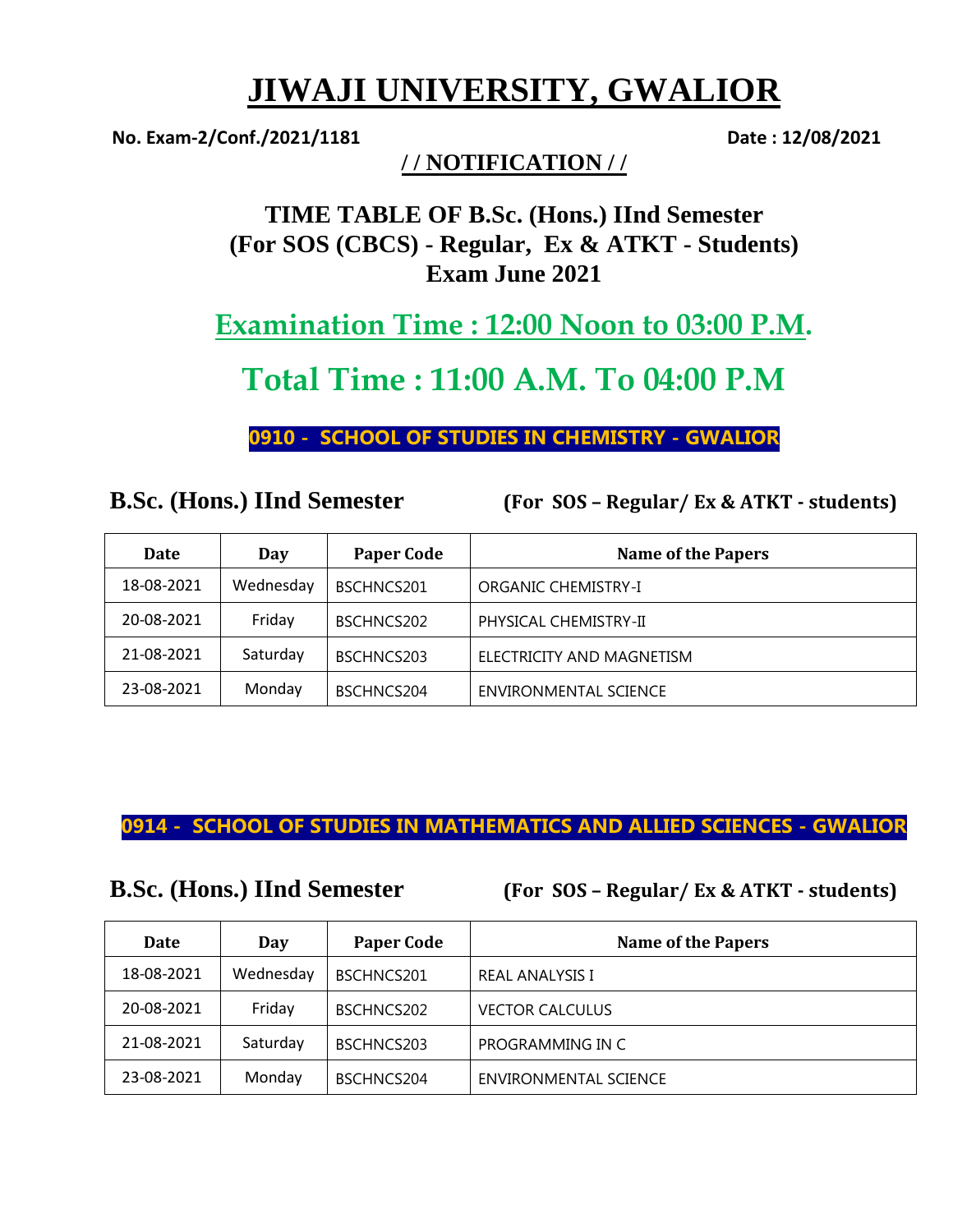### **0915 - SCHOOL OF STUDIES IN PHYSICS - GWALIOR**

# **Date Day Paper Code Name of the Papers** 18-08-2021 | Wednesday | BSCHNCS201 | ELECTRICITY AND MAGNETISM 20-08-2021 Friday BSCHNCS202 WAVES AND OPTICS 21-08-2021 Saturday BSCHNCS203 QUANTUM CHEMISTRY SPECTROS COPY AND PHOTO **CHEMISTRY** 23-08-2021 | Monday | BSCHNCS204 | ENVIRONMENTAL SCIENCE

**B.Sc. (Hons.) IInd Semester (For SOS – Regular/ Ex & ATKT - students)** 

## **0918 - SCHOOL OF STUDIES IN BOTANY - GWALIOR**

**B.Sc. (Hons.) IInd Semester (For SOS – Regular/ Ex & ATKT - students)** 

| <b>Date</b> | Day       | <b>Paper Code</b> | <b>Name of the Papers</b>                                         |
|-------------|-----------|-------------------|-------------------------------------------------------------------|
| 18-08-2021  | Wednesday | BSCHNCS201        | MYCOLOGY AND PHYTOPATHOLOGY                                       |
| 20-08-2021  | Friday    | BSCHNCS202        | ARCHEGONIATE                                                      |
| 21-08-2021  | Saturday  | BSCHNCS203        | ANIMAL EVOLUTION DEVELOPMENT PHYSIOLOGY BEHAVING<br>AND WILD LIFE |
| 23-08-2021  | Monday    | BSCHNCS204        | <b>ENVIRONMENTAL SCIENCE</b>                                      |

## **0920 - SCHOOL OF STUDIES IN BIOCHEMISTRY - GWALIOR**

**B.Sc. (Hons.) IInd Semester (For SOS – Regular/ Ex & ATKT - students)** 

| Date       | Day       | <b>Paper Code</b> | <b>Name of the Papers</b>                                       |
|------------|-----------|-------------------|-----------------------------------------------------------------|
| 18-08-2021 | Wednesday | BSCHNCS201        | <b>PROTEINS</b>                                                 |
| 20-08-2021 | Friday    | BSCHNCS202        | <b>ENZYMOLOGY</b>                                               |
| 21-08-2021 | Saturday  | BSCHNCS203        | ANIMAL EVOLUTION DEVELOPMENT PHYSIOLOGY BEHAVING<br>& WILD LIFE |
| 23-08-2021 | Monday    | BSCHNCS204        | ENVIRONMENTAL SCIENCE                                           |